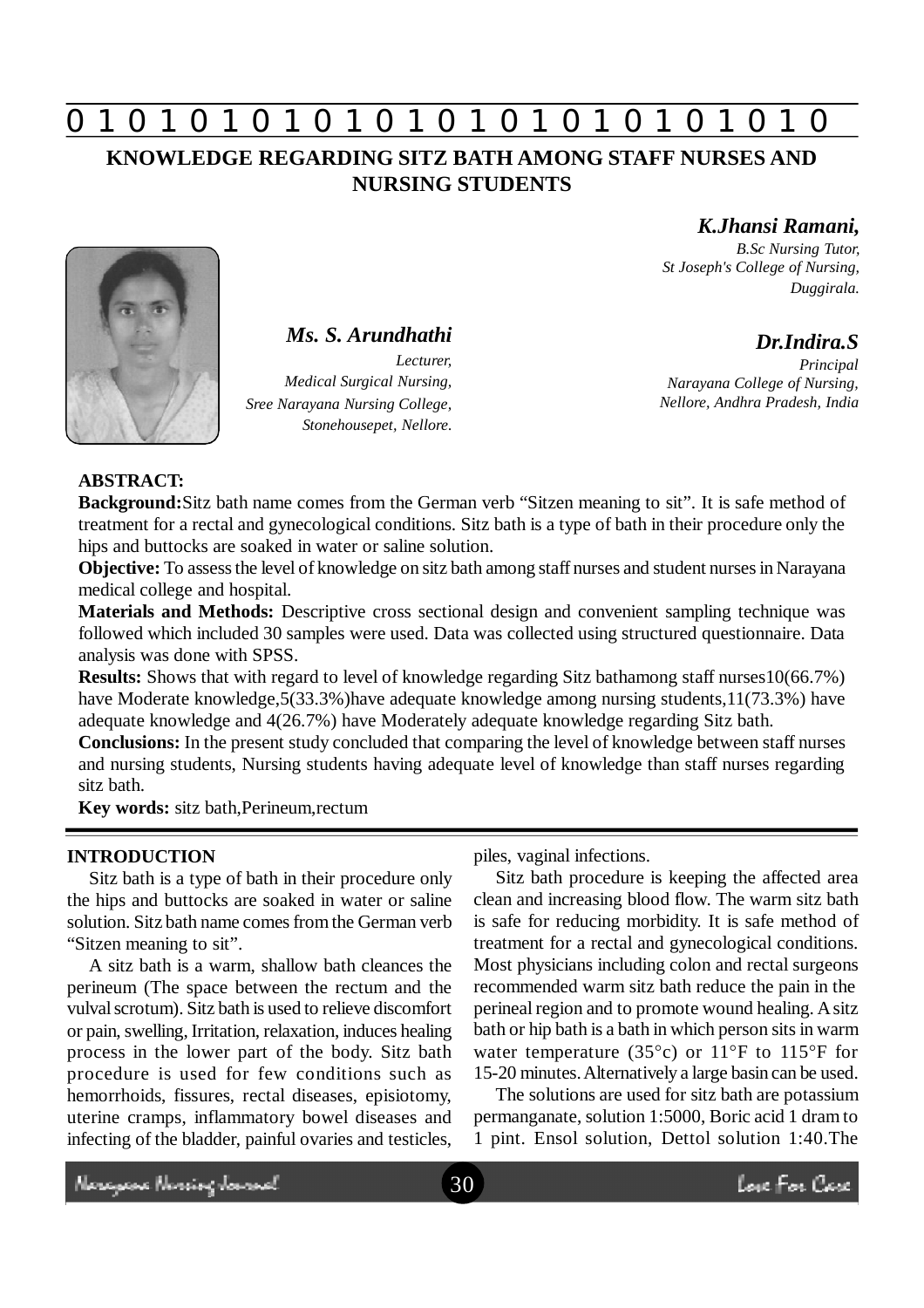# **0 z 0 z 0 z 0 z 0 z 0 z 0 z 0 z 0 z 0 z 0 z 0 z 0**

procedure for sitz bath are wash hands, arrange all the articles, wash hands, wear clean gloves. Explain the procedure to the patient. Screen the patient. Fill the tub with warm water temperature should be checked 115°F. The solution are used for sitz bath dettol 1:40. Place the sitz bath on top of in toilet seat.

Sit comfortably in the solution up to 15-20 minutes. After that get up slowly from sitz bath tub. Carefully dry the area. Repeat the sitz bath once/twice a day. Discard the water. Replace the articles. Hand washing, recording and reporting.

The contra-Indications of sitz bath are pregnancy, menstruation, renal inflammation, increase Irritability of the genital organs.

The healing procedure for sitz bath is the most popular hemorrhoids relief. These treatment can give fast relief to hemorrhoids pain. More than 8 to 12 weeks may need prescription medication like 1% of hydrocortisone or may include nitroglycerin, cream, botulinum toxin etc. This study is done by a researcher as she felt that nurses need to have good knowledge regarding sitz bath.

#### **OBJECTIVES**

\* To assess the level of knowledge regarding sitz bath among staff nurses.

 To assess the level of knowledge regarding sitz bath among student nurses.

• To compare the level of knowledge regarding sitz bath among staff nurses and nursing students.

• To find out the association between the level of knowledge regarding sitz bath among staff nurses with their selected socio demographic variables.

• To find out the association between the level of knowledge regarding sitz bath among nursing students with their selected socio demographic variables.

**MATERIALS AND METHODS:** Descriptive cross sectional design, used to assess the level of knowledge regarding sitz bath among staff nurses and student nurses in Narayana Medical College Hospital. Nonprobability convenient sampling was used. Staff nurses and student nurses who were eligible, who were available during data collection and voluntarily willing to participate in the study. Who are sick, who are on leave were excluded. Prior Permission was obtained from ethical clearance committee Participants signed an informed consent and were told they could withdraw from the study at any time for any reason.

#### **DESCRIPTION OF TOOL**

**PART I:**Deals with demographic variables for staff nursesare age, gender, educational qualification, Work experience, Area of working,source of information, attended any CNE programme. For nursing students which includes the age, educational status, source of information and CNE programme attended.

**PART II:** It deals with structured questionnaire to convey the knowledge regarding sitz bath among staff nurses and student nurses. It consists of 30 multiple choice questions. Each question gives correct answer as 1 score. Nurses answering gives 0 score.

**Score Interpretation:** The score was interpreted as follows:

Inadequate knowledge : 0-10

Moderately adequate : 11-20

Adequate knowledge : 21-30

**Data analysis:** Data was analysed by using descriptive and inferential statistics.

Frequency, percentage, Item analysis, mean, standard deviation and chi-square test were done.

**Results:** Shows that frequency and percentage distribution with regard to age, of staff nurses 14(93.3) are between21-25 years and 1(6.7) are between 26- 30 years of age, Gender of 14(93.3%) are females and 1(6.7%) are males, educational qualification, 3(20%) studied GNM, and 12(80%) studied B.Sc(N), working experience,  $2(13.3)$  have  $\langle 1 \rangle$  year,  $12(80\%)$ have 1-6 years, 1(6.7%) have 4-6 years, area of working, 6(40%) are working in ICU, 9(60%) are working in General Ward, source of information 3(20%)gained from journals, 4(26.6%) gained from practical experiance, 1(6.7) gained from curriculum, and  $1(6.7\%)$  gained from internet,  $6(40\%)$  gained from All the above, CNE programme, 2(13.3) have attended, and 13(86.7%) have Not attended.

Results Shows that frequency and percentage distribution with regard to age 13(86.7%) nursing students are between,18-19 years, 2(13.3%) are between 20-21 years, Educational qualification, all the15(100%) are studying  $B.Sc.(N)$ , source of information, 5(33.3%) gained from curriculum, 6(40%) gained from Internet, 3(20%) gained from Practice Experience and 1(6.7%) gained from all of the above, year of course,  $2(13.3)$  are studying  $1<sup>st</sup>$ year B.Sc(N),  $11(73.4\%)$  are studying  $3<sup>rd</sup>$  year

Neregeae Nereing Journal